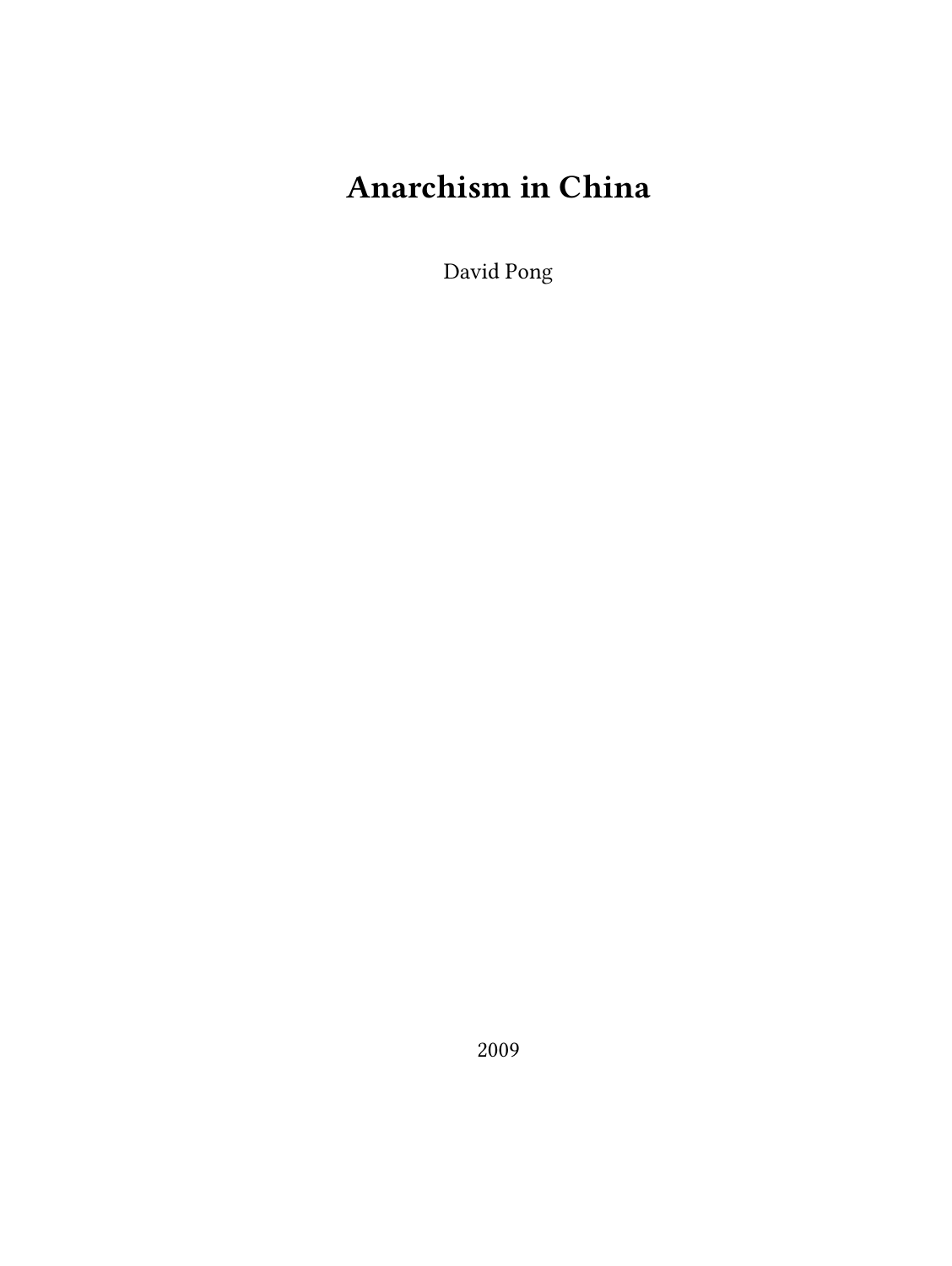## **Contents**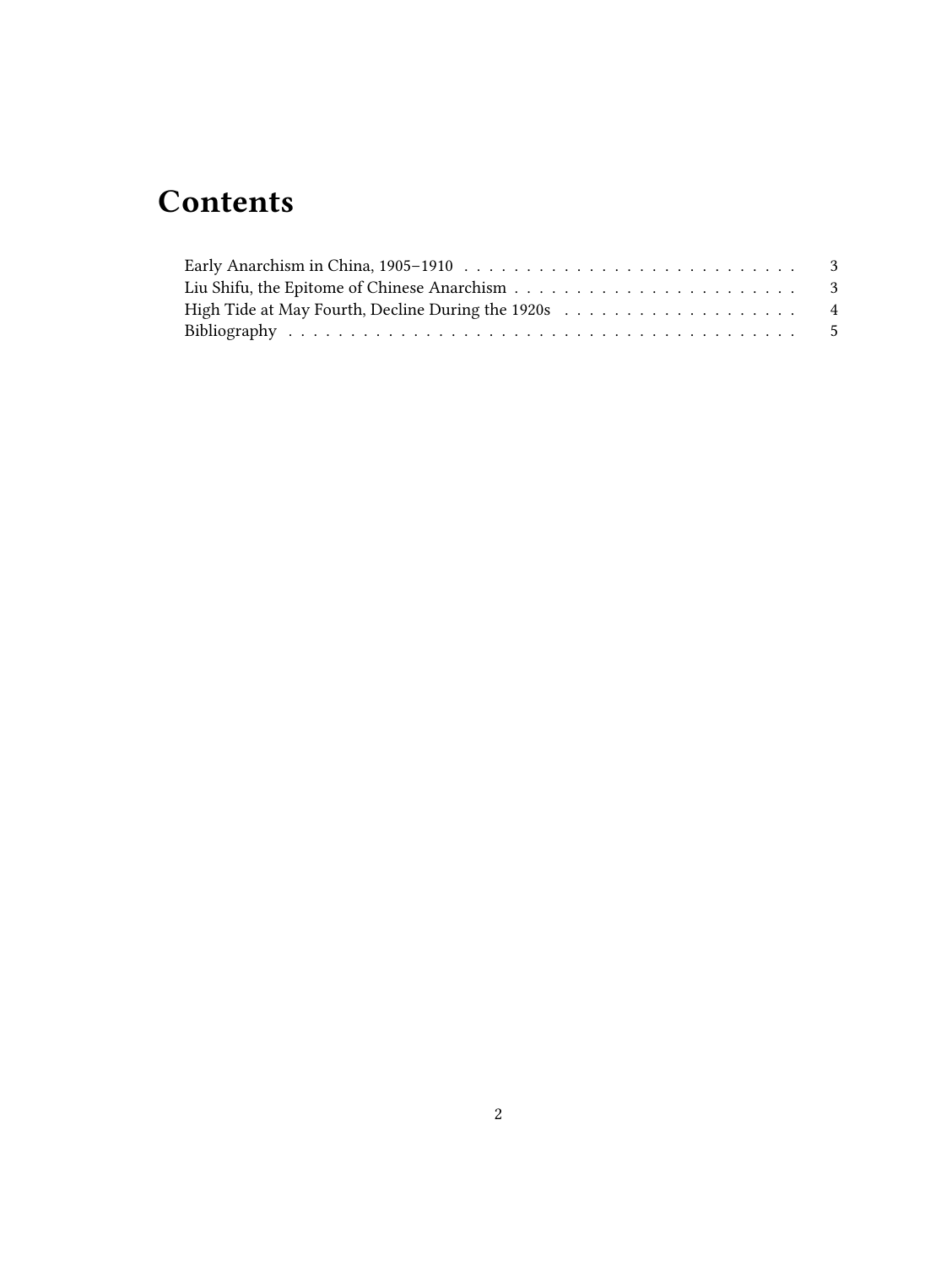China's defeat in the Sino-Japanese War in 1894–1895 was a crowning blow after repeated humiliations in earlier decades of the nineteenth century. Even more important to many intellectuals were problems of injustice and corruption in China's social and political order. Anarchism offered a systematic analysis of and response to all such problems, and Chinese intellectuals who adopted anarchist principles did so for some combination of this broad range of concerns.

#### <span id="page-2-0"></span>**Early Anarchism in China, 1905–1910**

Two major forms of anarchism developed in China, both originating in European intellectual life of the previous several decades. The earliest notions about anarchism came by way of Japan and drew on revolutionary activism elsewhere, especially on Russian populism, which emphasized assassination and other forms of "propaganda by the deed." A number of assassination attempts occurred in China during the first decade of the twentieth century.

Early Chinese anarchists in Japan emphasized traditional thought and values. The activist couple Liu Shipei and his wife He Zhen gave shape to the anarchist ideas of the group that formed in Tokyo. Liu posited an anarchist society based on natural communities in the Chinese countryside, while He Zhen became the first to expound anarchist feminism in China. Liu and He presented their views in *Tianyi bao* (Heaven's justice) and *Heng bao* (Natural equality). Personal and political considerations made the anarchist careers of this radical couple brief.

The second model for anarchism emphasized the rationality of science and natural law. This anarchism influenced Chinese who sojourned in Europe, especially in France, in the early 1900s. The Chinese anarchist group that formed in Paris developed an avant-garde, science-oriented form of anarchism. Their greatest inspiration was Peter Kropotkin, the great Russian anarchist leader who had abandoned violence in favor of sophisticated theory and popular organizing. His anarchism rested on observation of history and society, and he emphasized the concept of mutual aid (*huzhu*), which became a watchword for Chinese activists of all viewpoints by the late 1910s.

The Paris group criticized superstition and backward social customs. They urged the application of modern science in every aspect of life, thus launching a major theme among subsequent generations of intellectuals. Three individuals formed the nucleus of the Paris group: Zhang Jingjiang, Li Shizeng, and Wu Zhihui. Zhang managed his family's business importing European goods to China. Li, who studied biology, started an enterprise to prepare bean curd (*doufu*) for sale. These activities launched the group on a practical footing and provided outlets for their evolving anarchist ideas. Wu joined them later and wrote eloquently in their anarchist journal *Xin shiji* (The new century). Begun in 1907, this journal emphasized the scientific basis of anarchism, ridiculed superstition in Chinese life, and challenged the Qing government's authority.

#### <span id="page-2-1"></span>**Liu Shifu, the Epitome of Chinese Anarchism**

Liu Sifu (1884–1915), who adopted the name Shifu in 1912, became China's most consistent anarchist. Liu's evolution as an anarchist reflects all the influences described above. He went to Japan to study in 1906 and joined the Tongmeng Hui (Revolutionary Alliance). Following a failed assassination attempt in May 1907, Liu studied the Paris group's *Xin shiji* and other journals during three years in prison and completed his transition to theoretical anarchism. Essays written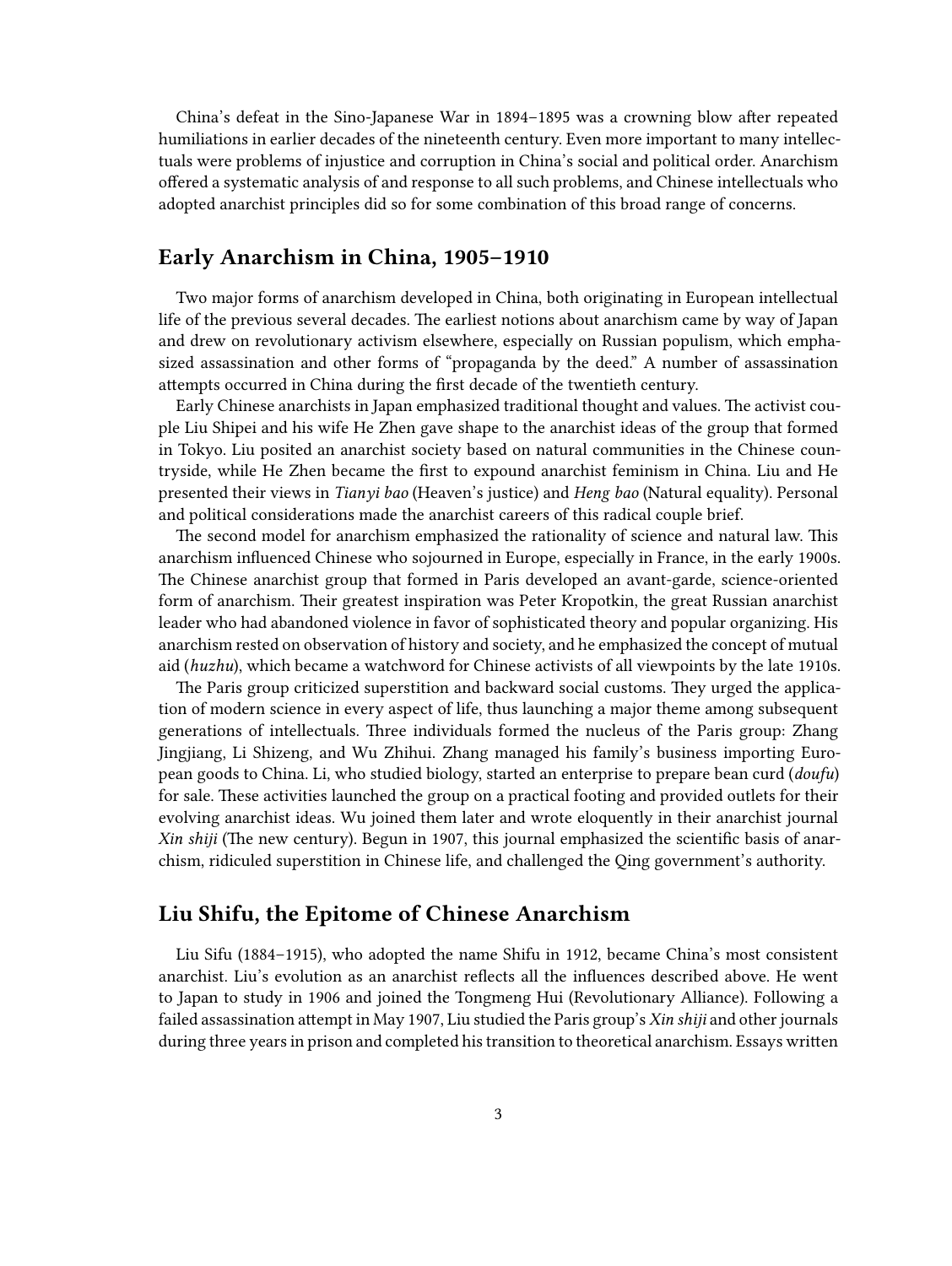then also show Liu's attraction to the Buddhist ideal of the self-sacrificing bodhisattva, which characterized his entire career.

After the Republic was established in early 1912, Shifu used only pacifist means to propagate anarchism. He organized family and friends into an anarchist commune in Guangzhou. The group launched *Min sheng* (Voice of the people), which commented on social movements within China and abroad and published translations of anarchists such as Kropotkin and Emma Goldman. The group taught Esperanto, and in *Min sheng* Shifu publicized the worldwide Esperanto movement, a great idealistic community on the eve of World War I. Yuan Shikai's crackdown in late 1913 abruptly ended Shifu's activities in Guangzhou, and his group relocated in Shanghai, where they continued to publish *Min sheng* regularly despite declining funds. Shifu contracted tuberculosis, but as a strict vegetarian inspired by Leo Tolstoy, he refused to eat meat to gain strength; he died in spring 1915.

Shifu had broken with Sun Yat-sen's concept of a new Chinese state. He castigated Sun as a state socialist like Marx, anticipating the enmity of Chinese anarchists to the Chinese Communists, who organized some years later. Shifu stood as a powerful exemplar of anarchist principles, but his idealism was difficult for less austere individuals. Members of his group continued their anarchist mission as ordinary laborers in Shanghai, organizing labor there and in Guangzhou. Some in the group carried their influence as far as Singapore.

In France, meanwhile, the old Paris group of anarchists continued the practical aspect of their work in a work-and-study program during and after World War I. This assisted many young Chinese with sojourns in Lyons or Paris for study-abroad experiences. Such major figures as Zhou Enlai and Deng Xiaoping participated. Mao Zedong himself was strongly attracted to anarchist ideas during the late 1910s and early 1920s during the formative stage of his development. The ultimate choice of Marxism reflected this generation's acceptance of discipline and authority as essential to making revolution.

#### <span id="page-3-0"></span>**High Tide at May Fourth, Decline During the 1920s**

Anarchists were prominent in the May Fourth incident in 1919, which gave shape to the Communist revolution in China after World War I. Arif Dirlik has shown the high degree of anarchists' involvement in this action, regarded by Chinese Communists as the springboard of their movement. By the early 1920s, however, anarchism weakened in the face of the Nationalist and Communist movements, both emphasizing military means to advance national development. By the late 1920s members of the Paris group of anarchists became senior advisors in Chiang Kai-shek's Guomindang (Nationalist Party), their opposition to Marxism taking precedence over whatever else remained of their anarchist principles.

During this later period some anarchists emphasized free thought and individual expression. A few remained creatively faithful to anarchist principles. Chief among these was the novelist Ba Jin (Li Feigan), who took his pen name from the Chinese form of the names of Mikhail Bakunin and Peter Kropotkin. Ba Jin died in 2004 at the age of 100, a revered symbol of the positive achievements of China's revolutionary twentieth century. His humanism reflected his anarchist principles.

The Communist leadership recognized the anarchist movement as it undertook to evaluate the Cultural Revolution (1966–1969). Seeking sources of the "ultraleftism" deemed responsible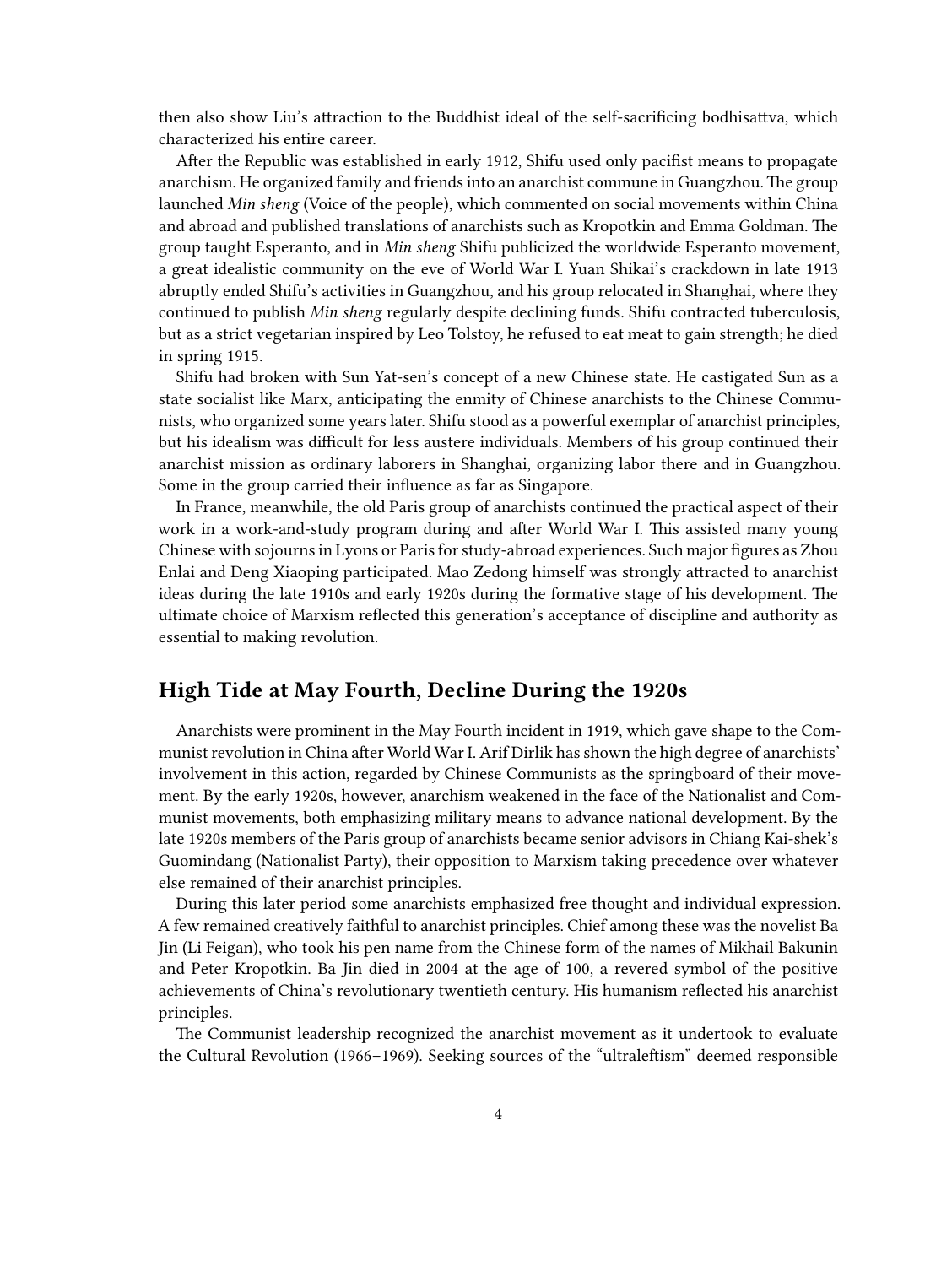for that chaotic decade, they commissioned efforts to collect materials on the earlier anarchist movement. The compendia published as a result of those efforts have proved indispensable for research on Chinese anarchism. But it is not at all clear that anarchism played any role in that tragic decade, the causes of which would seem to lie deep in China's history and in the nation's tortured transition to a workable form of modernity.

### <span id="page-4-0"></span>**Bibliography**

Dirlik, Arif. *Anarchism in the Chinese Revolution*. Berkeley: University of California Press, 1991. Krebs, Edward S. *Shifu: Soul of Chinese Anarchism*. Lanham, MD: Rowman and Littlefield, 1998.

- Müller, Gotelind. *China, Kropotkin, und der Anarchismus*. Wiesbaden, Germany: Harrassowitz Verlag, 2001.
- Scalapino, Robert A., and George T. Yu. *The Chinese Anarchist Movement*. Berkeley: Center for Chinese Studies, Institute of International Studies, University of California, 1961.
- Zarrow, Peter. *Anarchism and Chinese Political Culture*. New York: Columbia University Press, 1990.